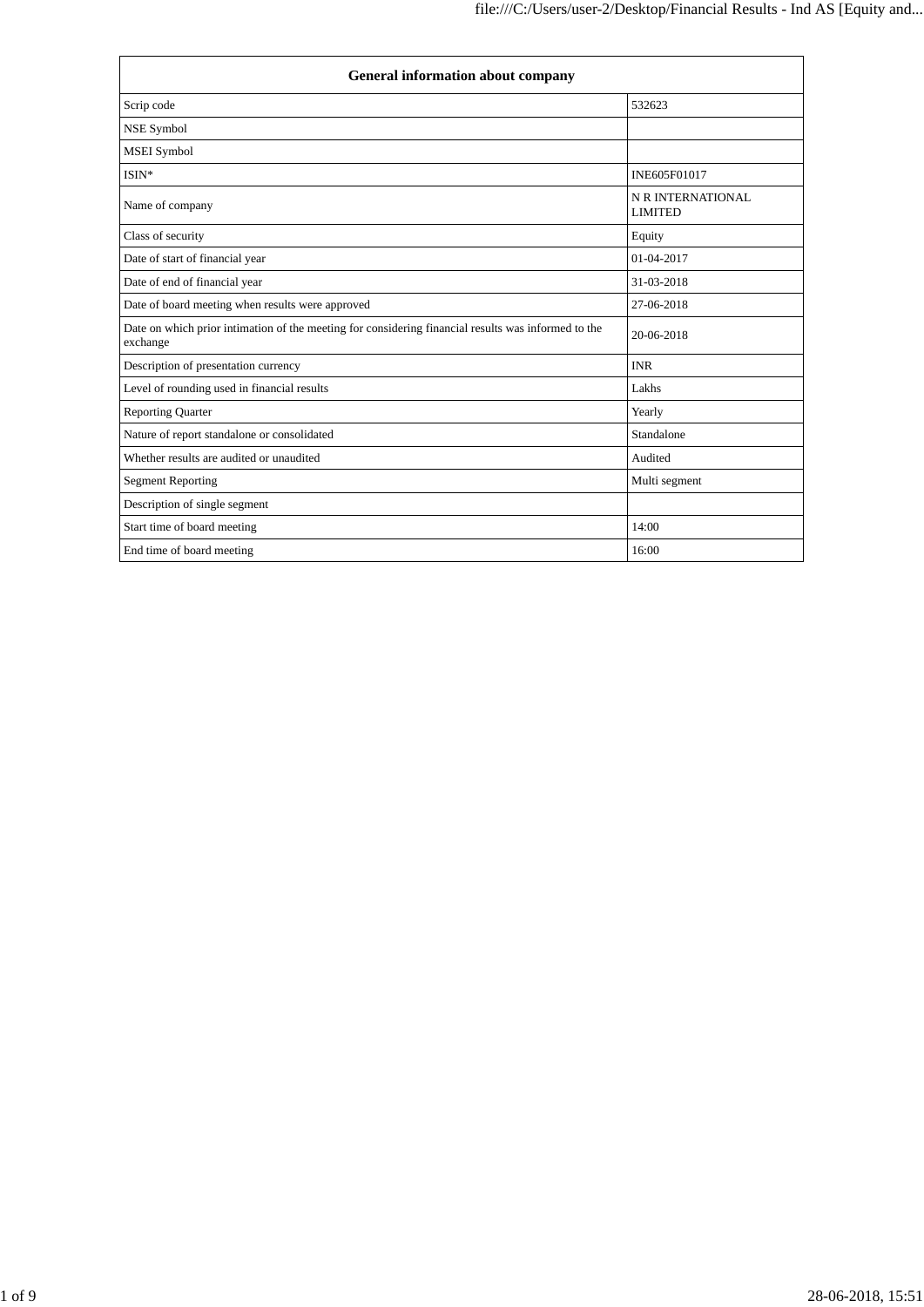| <b>Financial Results - Ind-AS</b> |                                                                                                                                                                                               |                                           |                                                               |
|-----------------------------------|-----------------------------------------------------------------------------------------------------------------------------------------------------------------------------------------------|-------------------------------------------|---------------------------------------------------------------|
| <b>Particulars</b>                |                                                                                                                                                                                               | 3 months/ 6 months ended (dd-<br>mm-yyyy) | Year to date figures for current period<br>ended (dd-mm-yyyy) |
| A                                 | Date of start of reporting period                                                                                                                                                             | 01-01-2018                                | 01-04-2017                                                    |
| B                                 | Date of end of reporting period                                                                                                                                                               | 31-03-2018                                | 31-03-2018                                                    |
| $\mathcal{C}$                     | Whether results are audited or unaudited                                                                                                                                                      | Audited                                   | Audited                                                       |
| D                                 | Nature of report standalone or consolidated                                                                                                                                                   | Standalone                                | Standalone                                                    |
| Part<br>$\mathbf{I}$              | Blue color marked fields are non-mandatory. For Consolidated Results, if the company has no figures for 3 months / 6<br>months ended, in such case zero shall be inserted in the said column. |                                           |                                                               |
| 1                                 | <b>Income</b>                                                                                                                                                                                 |                                           |                                                               |
|                                   | Revenue from operations                                                                                                                                                                       | 3.54                                      | 489.89                                                        |
|                                   | Other income                                                                                                                                                                                  | 21.26                                     | 32.05                                                         |
|                                   | <b>Total income</b>                                                                                                                                                                           | 24.8                                      | 521.94                                                        |
| $\mathbf{2}$                      | <b>Expenses</b>                                                                                                                                                                               |                                           |                                                               |
| (a)                               | Cost of materials consumed                                                                                                                                                                    | $\boldsymbol{0}$                          | $\boldsymbol{0}$                                              |
| (b)                               | Purchases of stock-in-trade                                                                                                                                                                   | $\theta$                                  | $\mathbf{0}$                                                  |
| (c)                               | Changes in inventories of finished goods, work-in-<br>progress and stock-in-trade                                                                                                             | $\Omega$                                  | $\mathbf{0}$                                                  |
| (d)                               | Employee benefit expense                                                                                                                                                                      | 3.9                                       | 31.4                                                          |
| (e)                               | Finance costs                                                                                                                                                                                 | 0.05                                      | 0.2                                                           |
| (f)                               | Depreciation, depletion and amortisation expense                                                                                                                                              | 0.05                                      | 7.05                                                          |
| (f)                               | <b>Other Expenses</b>                                                                                                                                                                         |                                           |                                                               |
| $\mathbf{1}$                      | <b>OTHER EXPENSES</b>                                                                                                                                                                         | $-15.84$                                  | 444.51                                                        |
| 10                                |                                                                                                                                                                                               |                                           |                                                               |
|                                   | <b>Total other expenses</b>                                                                                                                                                                   | $-15.84$                                  | 444.51                                                        |
|                                   | <b>Total expenses</b>                                                                                                                                                                         | $-11.84$                                  | 483.16                                                        |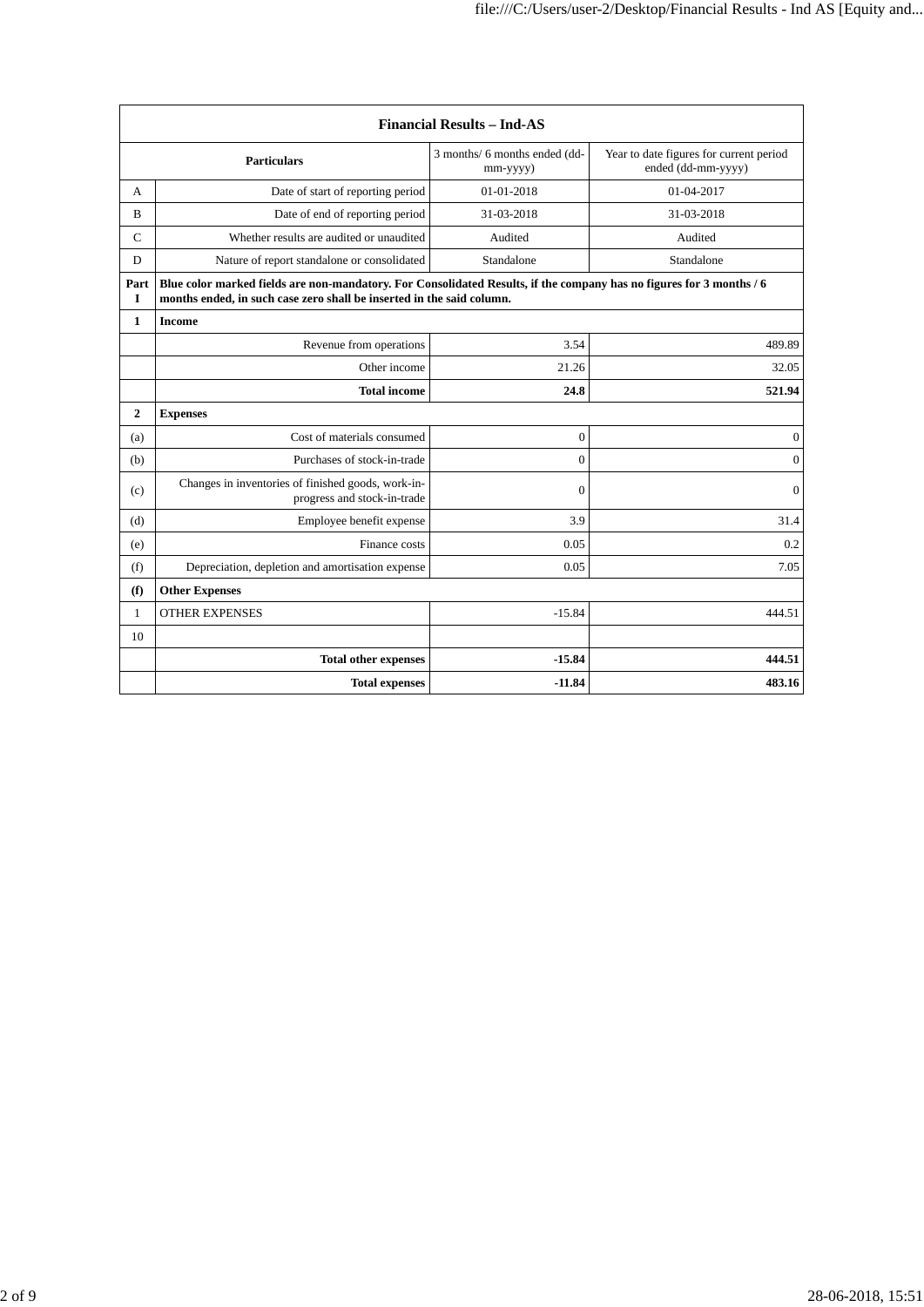| <b>Financial Results - Ind-AS</b>                                                                                  |                                                                                                                                                                                               |                                          |                                                               |
|--------------------------------------------------------------------------------------------------------------------|-----------------------------------------------------------------------------------------------------------------------------------------------------------------------------------------------|------------------------------------------|---------------------------------------------------------------|
|                                                                                                                    | <b>Particulars</b>                                                                                                                                                                            | 3 months/ 6 months ended<br>(dd-mm-yyyy) | Year to date figures for current<br>period ended (dd-mm-yyyy) |
| A                                                                                                                  | Date of start of reporting period                                                                                                                                                             | 01-01-2018                               | 01-04-2017                                                    |
| B                                                                                                                  | Date of end of reporting period                                                                                                                                                               | 31-03-2018                               | 31-03-2018                                                    |
| $\mathcal{C}$                                                                                                      | Whether results are audited or unaudited                                                                                                                                                      | Audited                                  | Audited                                                       |
| D                                                                                                                  | Nature of report standalone or consolidated                                                                                                                                                   | Standalone                               | Standalone                                                    |
| Part<br>I                                                                                                          | Blue color marked fields are non-mandatory. For Consolidated Results, if the company has no figures for 3 months / 6<br>months ended, in such case zero shall be inserted in the said column. |                                          |                                                               |
| 3                                                                                                                  | Total profit before exceptional items and tax                                                                                                                                                 | 36.64                                    | 38.78                                                         |
| $\overline{4}$                                                                                                     | Exceptional items                                                                                                                                                                             | 562.99                                   | 562.99                                                        |
| 5                                                                                                                  | Total profit before tax                                                                                                                                                                       | 599.63                                   | 601.77                                                        |
| $\overline{7}$                                                                                                     | <b>Tax expense</b>                                                                                                                                                                            |                                          |                                                               |
| 8                                                                                                                  | Current tax                                                                                                                                                                                   | 7.68                                     | 7.68                                                          |
| 9                                                                                                                  | Deferred tax                                                                                                                                                                                  | 47.52                                    | 47.52                                                         |
| 10                                                                                                                 | <b>Total tax expenses</b>                                                                                                                                                                     | 55.2                                     | 55.2                                                          |
| 11                                                                                                                 | Net movement in regulatory deferral account balances related to<br>profit or loss and the related deferred tax movement                                                                       | $\mathbf{0}$                             | $\mathbf{0}$                                                  |
| 14                                                                                                                 | Net Profit Loss for the period from continuing operations                                                                                                                                     | 544.43                                   | 546.57                                                        |
| 15                                                                                                                 | Profit (loss) from discontinued operations before tax                                                                                                                                         | $\Omega$                                 | $\Omega$                                                      |
| 16                                                                                                                 | Tax expense of discontinued operations                                                                                                                                                        | $\boldsymbol{0}$                         | $\Omega$                                                      |
| 17                                                                                                                 | Net profit (loss) from discontinued operation after tax                                                                                                                                       | $\theta$                                 | $\overline{0}$                                                |
| Share of profit (loss) of associates and joint ventures accounted<br>19<br>$\mathbf{0}$<br>for using equity method |                                                                                                                                                                                               | $\mathbf{0}$                             |                                                               |
| 21                                                                                                                 | Total profit (loss) for period                                                                                                                                                                | 544.43                                   | 546.57                                                        |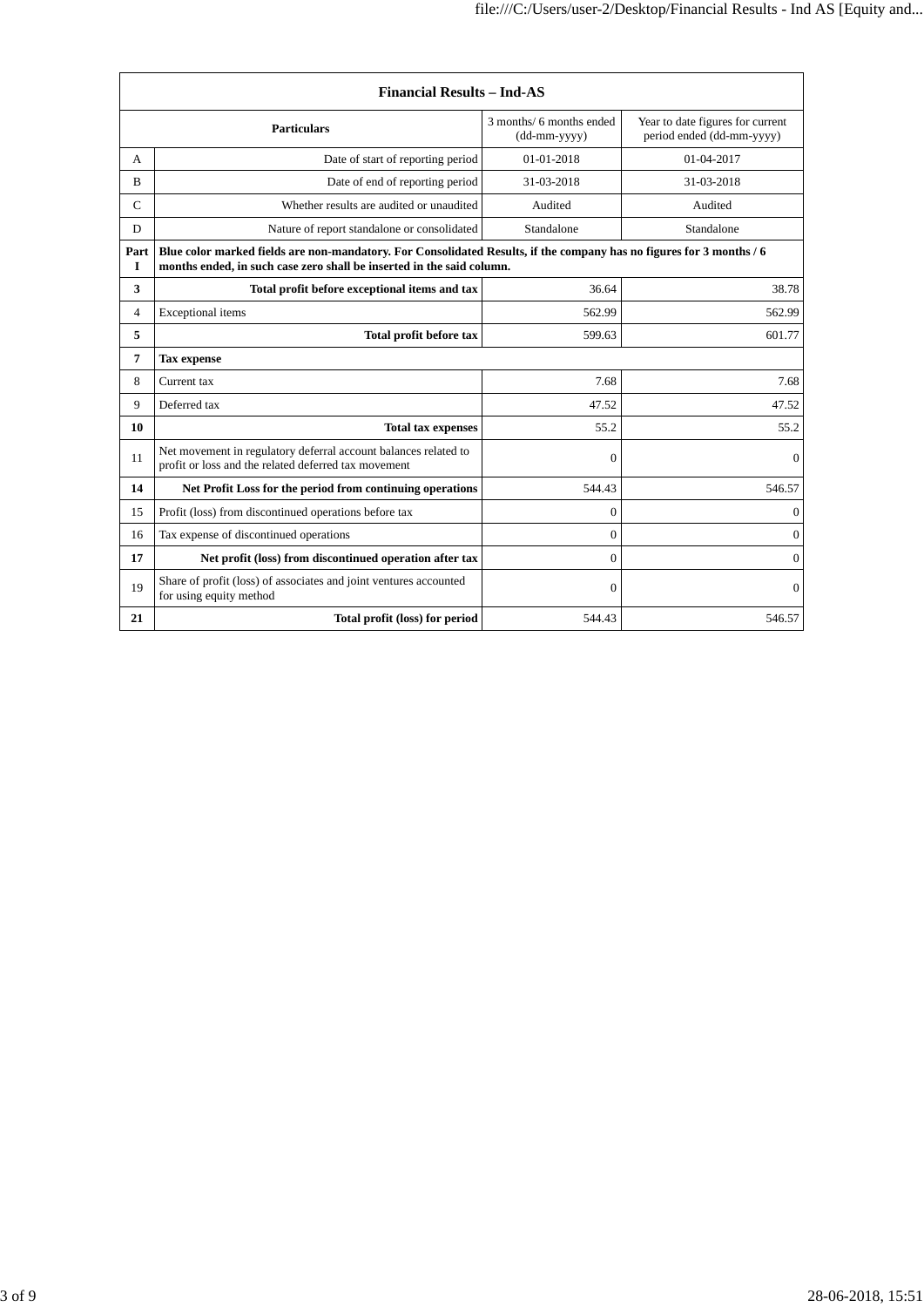| <b>Financial Results - Ind-AS</b> |                                                                                 |                                          |                                                               |
|-----------------------------------|---------------------------------------------------------------------------------|------------------------------------------|---------------------------------------------------------------|
|                                   | <b>Particulars</b>                                                              | 3 months/ 6 month ended (dd-<br>mm-yyyy) | Year to date figures for current period ended<br>(dd-mm-yyyy) |
| А                                 | Date of start of reporting period                                               | $01 - 01 - 2018$                         | $01-04-2017$                                                  |
| B                                 | Date of end of reporting period                                                 | 31-03-2018                               | 31-03-2018                                                    |
| C                                 | Whether results are audited or unaudited                                        | Audited                                  | Audited                                                       |
| D                                 | Nature of report standalone or consolidated                                     | Standalone                               | Standalone                                                    |
|                                   | Other comprehensive income [Abstract]                                           |                                          |                                                               |
| 1                                 | Amount of items that will not be reclassified to profit and loss                |                                          |                                                               |
|                                   | Total Amount of items that will not be reclassified to<br>profit and loss       |                                          |                                                               |
| 2                                 | Income tax relating to items that will not be<br>reclassified to profit or loss | $\Omega$                                 | $\Omega$                                                      |
| 3                                 | Amount of items that will be reclassified to profit and loss                    |                                          |                                                               |
|                                   | Total Amount of items that will be reclassified to<br>profit and loss           |                                          |                                                               |
| $\overline{\mathbf{4}}$           | Income tax relating to items that will be reclassified<br>to profit or loss     | $\Omega$                                 | $\Omega$                                                      |
| 5                                 | <b>Total Other comprehensive income</b>                                         | $\Omega$                                 | $\Omega$                                                      |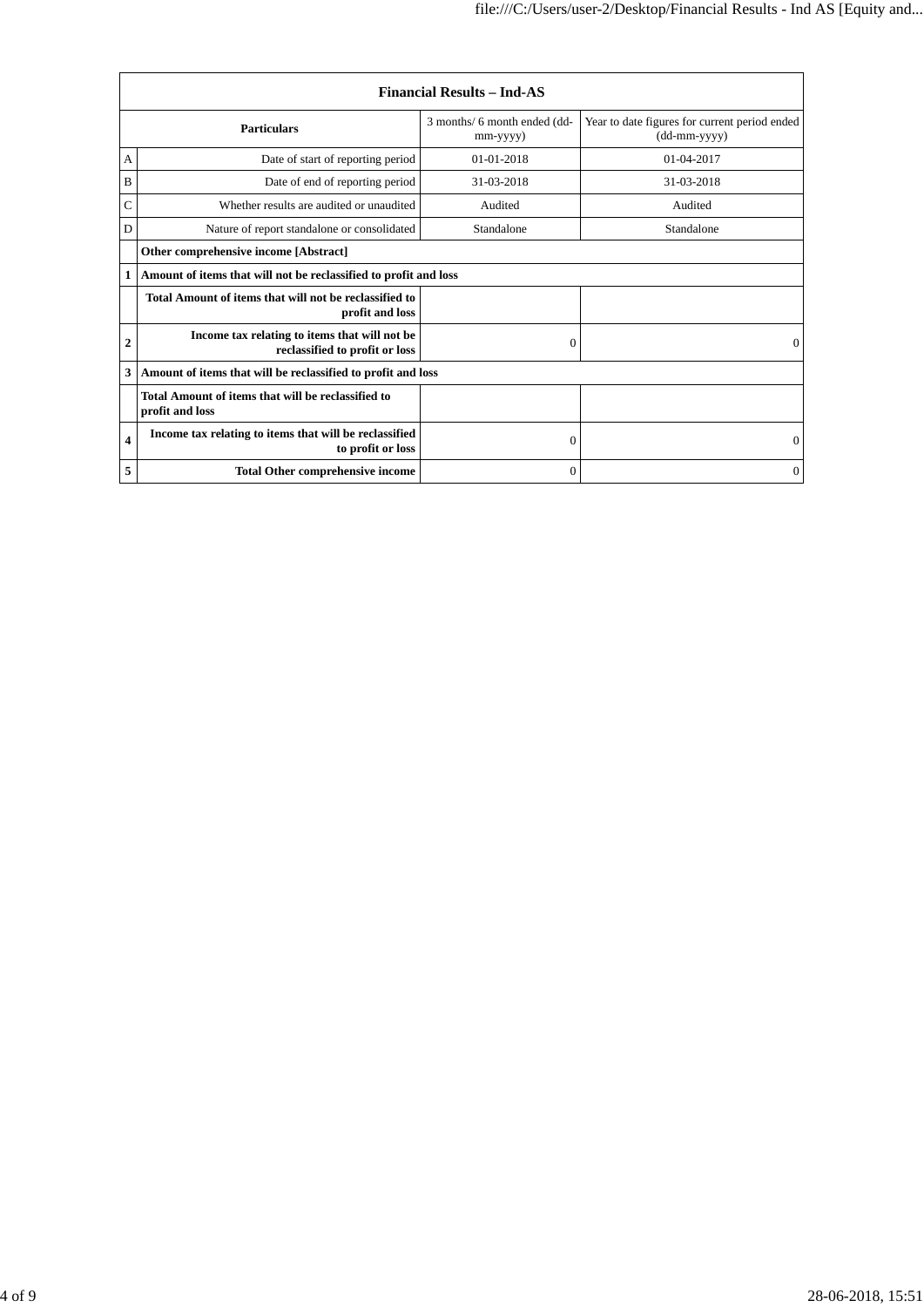| <b>Financial Results - Ind-AS</b> |                                                                                                                                                                                               |                                          |                                                               |
|-----------------------------------|-----------------------------------------------------------------------------------------------------------------------------------------------------------------------------------------------|------------------------------------------|---------------------------------------------------------------|
|                                   | <b>Particulars</b>                                                                                                                                                                            | 3 months/ 6 months ended<br>(dd-mm-yyyy) | Year to date figures for current period<br>ended (dd-mm-yyyy) |
| A                                 | Date of start of reporting period                                                                                                                                                             | 01-01-2018                               | 01-04-2017                                                    |
| B                                 | Date of end of reporting period                                                                                                                                                               | 31-03-2018                               | 31-03-2018                                                    |
| C                                 | Whether results are audited or unaudited                                                                                                                                                      | Audited                                  | Audited                                                       |
| D                                 | Nature of report standalone or consolidated                                                                                                                                                   | Standalone                               | Standalone                                                    |
| Part<br>1                         | Blue color marked fields are non-mandatory. For Consolidated Results, if the company has no figures for 3 months / 6<br>months ended, in such case zero shall be inserted in the said column. |                                          |                                                               |
| 23                                | <b>Total Comprehensive Income for the period</b>                                                                                                                                              | 544.43                                   | 546.57                                                        |
| 24                                | Total profit or loss, attributable to                                                                                                                                                         |                                          |                                                               |
|                                   | Profit or loss, attributable to owners of parent                                                                                                                                              |                                          |                                                               |
|                                   | Total profit or loss, attributable to non-controlling interests                                                                                                                               |                                          |                                                               |
| 25                                | Total Comprehensive income for the period attributable to                                                                                                                                     |                                          |                                                               |
|                                   | Comprehensive income for the period attributable to owners<br>of parent                                                                                                                       | $\overline{0}$                           | $\boldsymbol{0}$                                              |
|                                   | Total comprehensive income for the period attributable to<br>owners of parent non-controlling interests                                                                                       | $\mathbf{0}$                             | $\boldsymbol{0}$                                              |
| 26                                | Details of equity share capital                                                                                                                                                               |                                          |                                                               |
|                                   | Paid-up equity share capital                                                                                                                                                                  | 1067.44                                  | 1067.44                                                       |
|                                   | Face value of equity share capital                                                                                                                                                            | 10                                       | 10                                                            |
| 27                                | <b>Details of debt securities</b>                                                                                                                                                             |                                          |                                                               |
|                                   | Paid-up debt capital                                                                                                                                                                          | $\boldsymbol{0}$                         | 0                                                             |
|                                   | Face value of debt securities                                                                                                                                                                 | $\mathbf{0}$                             | $\mathbf{0}$                                                  |
| 28                                | Reserves excluding revaluation reserve                                                                                                                                                        |                                          | 1260.36                                                       |
| 29                                | Debenture redemption reserve                                                                                                                                                                  | $\mathbf{0}$                             | $\mathbf{0}$                                                  |
| 30                                | <b>Earnings per share</b>                                                                                                                                                                     |                                          |                                                               |
| i                                 | Earnings per equity share for continuing operations                                                                                                                                           |                                          |                                                               |
|                                   | Basic earnings (loss) per share from continuing operations                                                                                                                                    | 5.1                                      | 5.12                                                          |
|                                   | Diluted earnings (loss) per share from continuing operations                                                                                                                                  | 5.1                                      | 5.12                                                          |
| ii                                | Earnings per equity share for discontinued operations                                                                                                                                         |                                          |                                                               |
|                                   | Basic earnings (loss) per share from discontinued operations                                                                                                                                  | $\boldsymbol{0}$                         | $\boldsymbol{0}$                                              |
|                                   | Diluted earnings (loss) per share from discontinued operations                                                                                                                                | $\boldsymbol{0}$                         | $\boldsymbol{0}$                                              |
| ii                                | Earnings per equity share                                                                                                                                                                     |                                          |                                                               |
|                                   | Basic earnings (loss) per share from continuing and<br>discontinued operations                                                                                                                | 5.1                                      | 5.12                                                          |
|                                   | Diluted earnings (loss) per share from continuing and                                                                                                                                         |                                          |                                                               |
|                                   | discontinued operations                                                                                                                                                                       | 5.1                                      | 5.12                                                          |
| 31                                | Debt equity ratio                                                                                                                                                                             |                                          |                                                               |
| 32                                | Debt service coverage ratio                                                                                                                                                                   |                                          |                                                               |
| 33                                | Interest service coverage ratio                                                                                                                                                               |                                          |                                                               |
| 34                                | Disclosure of notes on financial results                                                                                                                                                      |                                          |                                                               |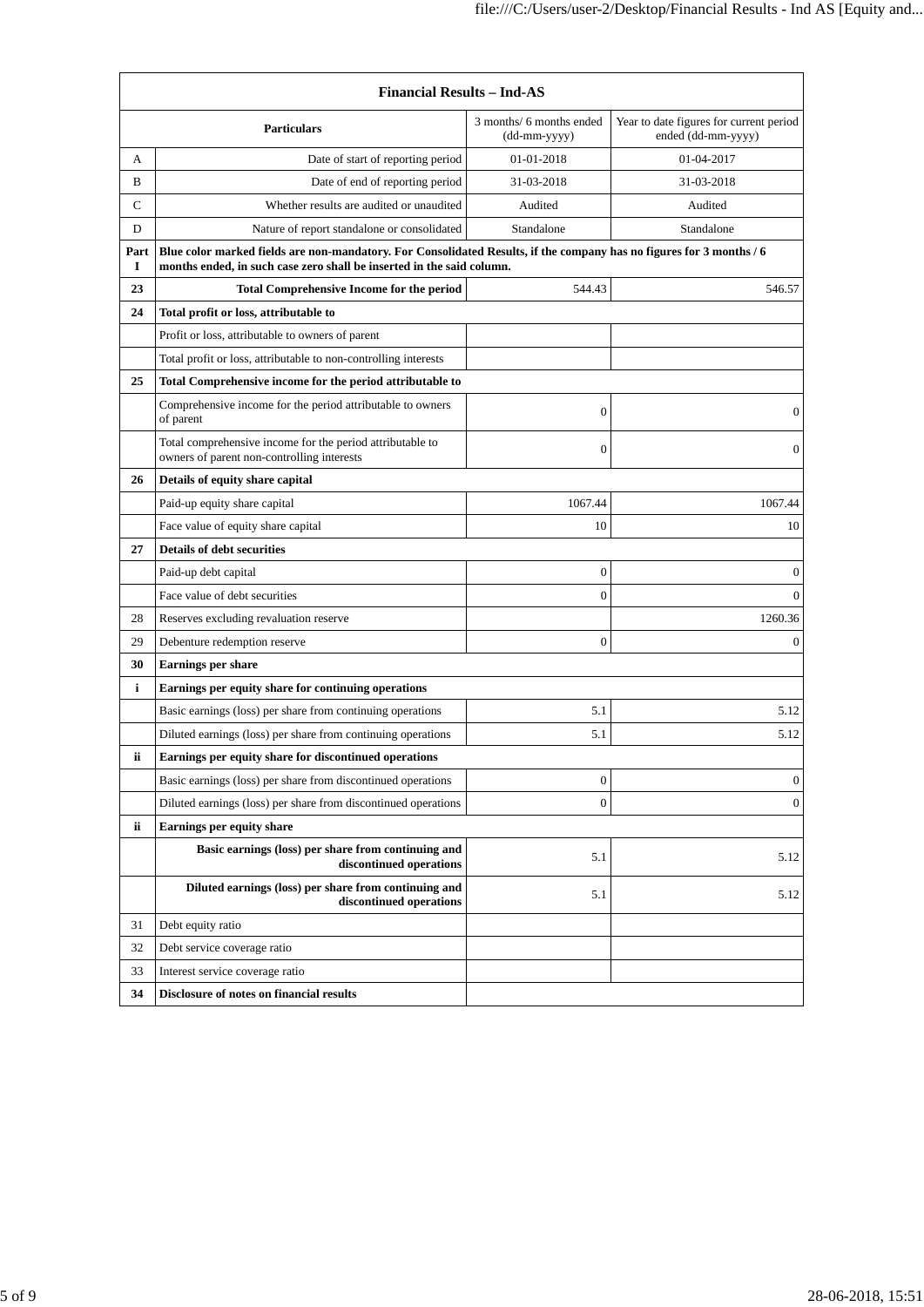|                  | <b>Statement of Asset and Liabilities</b>         |                                 |  |  |
|------------------|---------------------------------------------------|---------------------------------|--|--|
|                  | Particulars                                       | Current year ended (dd-mm-yyyy) |  |  |
|                  | Date of start of reporting period                 | 01-04-2017                      |  |  |
|                  | Date of end of reporting period                   | 31-03-2018                      |  |  |
|                  | Whether results are audited or unaudited          | Audited                         |  |  |
|                  | Nature of report standalone or consolidated       | Standalone                      |  |  |
|                  | <b>Assets</b>                                     |                                 |  |  |
| 1                | <b>Non-current assets</b>                         |                                 |  |  |
|                  | Property, plant and equipment                     | 275.38                          |  |  |
|                  | Capital work-in-progress                          | $\bf{0}$                        |  |  |
|                  | Investment property                               | $\boldsymbol{0}$                |  |  |
|                  | Goodwill                                          | $\boldsymbol{0}$                |  |  |
|                  | Other intangible assets                           | $\boldsymbol{0}$                |  |  |
|                  | Intangible assets under development               | $\mathbf{0}$                    |  |  |
|                  | Biological assets other than bearer plants        | $\boldsymbol{0}$                |  |  |
|                  | Investments accounted for using equity method     | $\boldsymbol{0}$                |  |  |
|                  | <b>Non-current financial assets</b>               |                                 |  |  |
|                  | Non-current investments                           | 619.5                           |  |  |
|                  | Trade receivables, non-current                    | $\Omega$                        |  |  |
|                  | Loans, non-current                                | 56.24                           |  |  |
|                  | Other non-current financial assets                | $\mathbf{0}$                    |  |  |
|                  | <b>Total non-current financial assets</b>         | 675.74                          |  |  |
|                  | Deferred tax assets (net)                         | 49.92                           |  |  |
|                  | Other non-current assets                          | 0.42                            |  |  |
|                  | <b>Total non-current assets</b>                   | 1001.46                         |  |  |
| $\boldsymbol{2}$ | <b>Current assets</b>                             |                                 |  |  |
|                  | Inventories                                       | $\bf{0}$                        |  |  |
|                  | <b>Current financial asset</b>                    |                                 |  |  |
|                  | Current investments                               | $\bf{0}$                        |  |  |
|                  | Trade receivables, current                        | 565.83                          |  |  |
|                  | Cash and cash equivalents                         | 123.89                          |  |  |
|                  | Bank balance other than cash and cash equivalents | $\boldsymbol{0}$                |  |  |
|                  | Loans, current                                    | 663.7                           |  |  |
|                  | Other current financial assets                    | $\overline{0}$                  |  |  |
|                  | <b>Total current financial assets</b>             | 1353.42                         |  |  |
|                  | Current tax assets (net)                          | $\boldsymbol{0}$                |  |  |
|                  | Other current assets                              | $\overline{0}$                  |  |  |
|                  | <b>Total current assets</b>                       | 1353.42                         |  |  |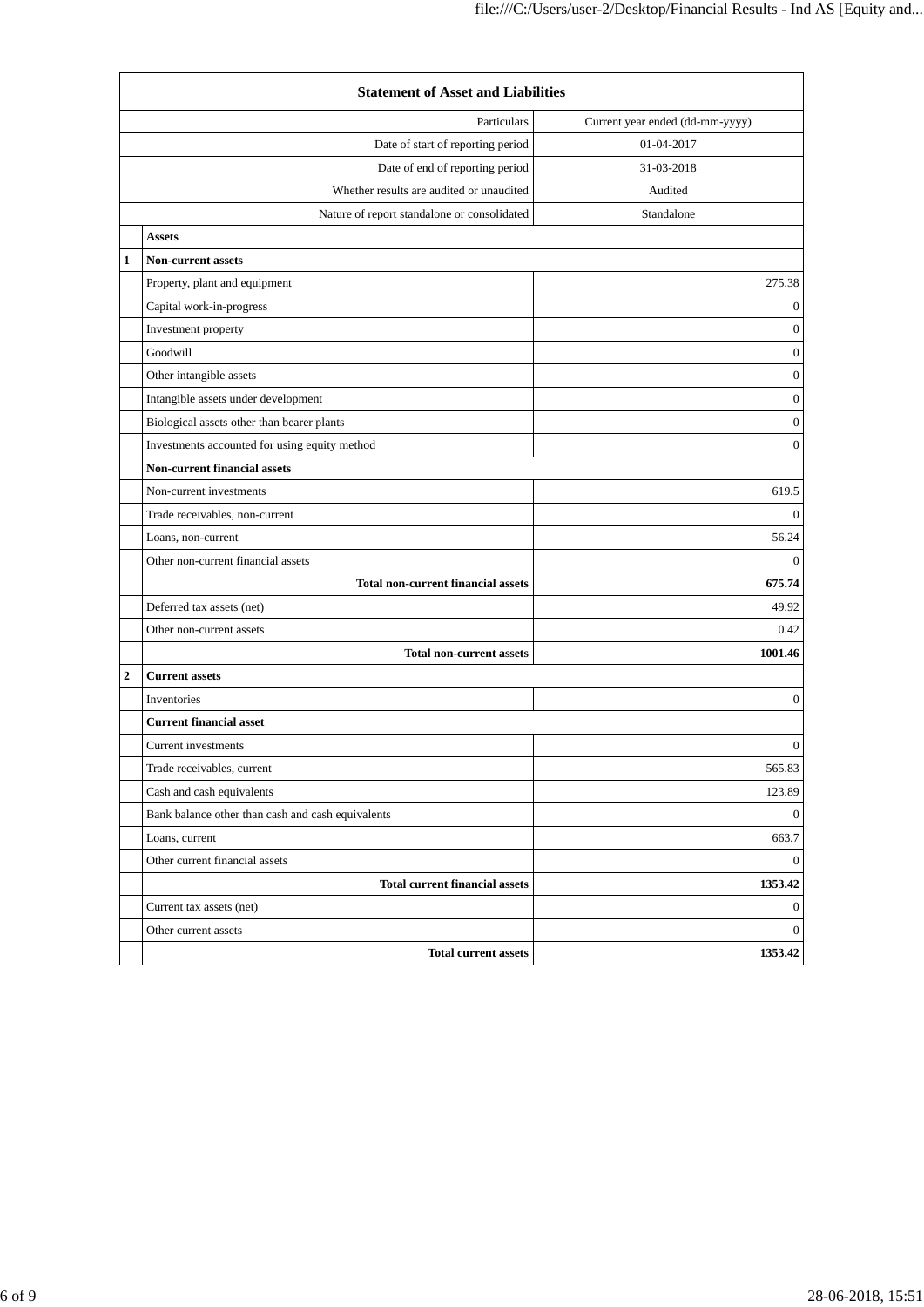| <b>Statement of Asset and Liabilities</b> |                                                                                           |                                 |  |
|-------------------------------------------|-------------------------------------------------------------------------------------------|---------------------------------|--|
|                                           | Particulars                                                                               | Current year ended (dd-mm-yyyy) |  |
|                                           | Date of start of reporting period                                                         | 01-04-2017                      |  |
|                                           | Date of end of reporting period                                                           | 31-03-2018                      |  |
|                                           | Whether results are audited or unaudited                                                  | Audited                         |  |
|                                           | Nature of report standalone or consolidated                                               | Standalone                      |  |
| 3                                         | Non-current assets classified as held for sale                                            | $\boldsymbol{0}$                |  |
| 4                                         | Regulatory deferral account debit balances and related deferred tax Assets                | $\mathbf{0}$                    |  |
|                                           | <b>Total assets</b>                                                                       | 2354.88                         |  |
|                                           | <b>Equity and liabilities</b>                                                             |                                 |  |
|                                           | <b>Equity</b>                                                                             |                                 |  |
|                                           | Equity attributable to owners of parent                                                   |                                 |  |
|                                           | Equity share capital                                                                      | 1067.44                         |  |
|                                           | Other equity                                                                              | 1260.36                         |  |
|                                           | Total equity attributable to owners of parent                                             | 2327.8                          |  |
|                                           | Non controlling interest                                                                  |                                 |  |
|                                           | <b>Total equity</b>                                                                       | 2327.8                          |  |
|                                           | <b>Liabilities</b>                                                                        |                                 |  |
|                                           | <b>Non-current liabilities</b>                                                            |                                 |  |
|                                           | <b>Non-current financial liabilities</b>                                                  |                                 |  |
|                                           | Borrowings, non-current                                                                   | $\boldsymbol{0}$                |  |
|                                           | Trade payables, non-current                                                               | $\boldsymbol{0}$                |  |
|                                           | Other non-current financial liabilities                                                   | $\boldsymbol{0}$                |  |
|                                           | <b>Total non-current financial liabilities</b>                                            | $\bf{0}$                        |  |
|                                           | Provisions, non-current                                                                   | $\boldsymbol{0}$                |  |
|                                           | Deferred tax liabilities (net)                                                            | $\boldsymbol{0}$                |  |
|                                           | Deferred government grants, Non-current                                                   | $\boldsymbol{0}$                |  |
|                                           | Other non-current liabilities                                                             | $\boldsymbol{0}$                |  |
|                                           | <b>Total non-current liabilities</b>                                                      | $\bf{0}$                        |  |
|                                           | <b>Current liabilities</b>                                                                |                                 |  |
|                                           | <b>Current financial liabilities</b>                                                      |                                 |  |
|                                           | Borrowings, current                                                                       | $\mathbf{0}$                    |  |
|                                           | Trade payables, current                                                                   | 0                               |  |
|                                           | Other current financial liabilities                                                       | 0                               |  |
|                                           | <b>Total current financial liabilities</b>                                                | $\bf{0}$                        |  |
|                                           | Other current liabilities                                                                 | 5.47                            |  |
|                                           | Provisions, current                                                                       | 21.61                           |  |
|                                           | Current tax liabilities (Net)                                                             | $\mathbf{0}$                    |  |
|                                           | Deferred government grants, Current                                                       | $\boldsymbol{0}$                |  |
|                                           | <b>Total current liabilities</b>                                                          | 27.08                           |  |
| 3                                         | Liabilities directly associated with assets in disposal group classified as held for sale | $\bf{0}$                        |  |
| 4                                         | Regulatory deferral account credit balances and related deferred tax liability            | $\mathbf{0}$                    |  |
|                                           | <b>Total liabilities</b>                                                                  | 27.08                           |  |
|                                           | <b>Total equity and liabilites</b>                                                        | 2354.88                         |  |
|                                           | Disclosure of notes on assets and liabilities                                             |                                 |  |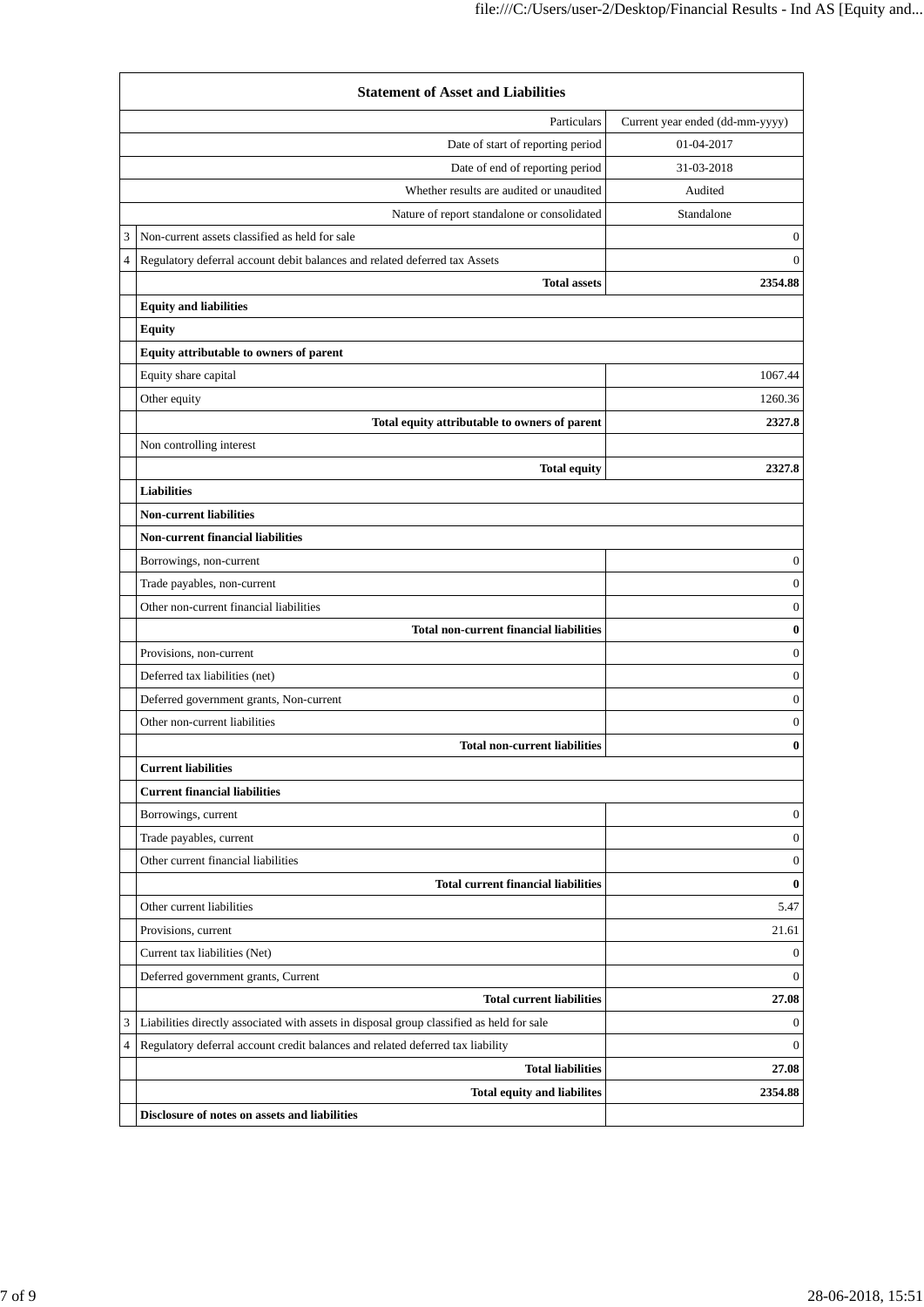| Format for Reporting Segmenet wise Revenue, Results and Capital Employed along with the company results |                                                                        |                                          |                                                               |
|---------------------------------------------------------------------------------------------------------|------------------------------------------------------------------------|------------------------------------------|---------------------------------------------------------------|
|                                                                                                         | <b>Particulars</b>                                                     | 3 months/ 6 month ended (dd-<br>mm-yyyy) | Year to date figures for current period ended<br>(dd-mm-yyyy) |
| Date of start of reporting period                                                                       |                                                                        | 01-01-2018                               | 01-04-2017                                                    |
|                                                                                                         | Date of end of reporting period                                        | 31-03-2018                               | 31-03-2018                                                    |
|                                                                                                         | Whether accounts are audited or unaudited                              | Audited                                  | Audited                                                       |
|                                                                                                         | Nature of report standalone or consolidated                            | Standalone                               | Standalone                                                    |
| $\mathbf{1}$                                                                                            | <b>Segment Revenue (Income)</b>                                        |                                          |                                                               |
|                                                                                                         | (net sale/income from each segment should be disclosed)                |                                          |                                                               |
| 1                                                                                                       | HANDLING AND TRANSPOTATION                                             | 3.54                                     | 489.89                                                        |
| $\overline{c}$                                                                                          | <b>OTHERS</b>                                                          | 21.26                                    | 32.05                                                         |
|                                                                                                         | <b>Total Segment Revenue</b>                                           | 24.8                                     | 521.94                                                        |
|                                                                                                         | Less: Inter segment revenue                                            | $\boldsymbol{0}$                         | $\boldsymbol{0}$                                              |
|                                                                                                         | <b>Revenue from operations</b>                                         | 24.8                                     | 521.94                                                        |
| 2                                                                                                       | <b>Segment Result</b>                                                  |                                          |                                                               |
|                                                                                                         | Profit $(+)$ / Loss $(-)$ before tax and interest from each segment    |                                          |                                                               |
| 1                                                                                                       | HANDLING AND TRANSPOTATION                                             | 15.43                                    | 6.94                                                          |
| $\overline{c}$                                                                                          | <b>OTHERS</b>                                                          | 21.26                                    | 32.05                                                         |
|                                                                                                         | <b>Total Profit before tax</b>                                         | 36.69                                    | 38.99                                                         |
|                                                                                                         | <i>i.</i> Finance cost                                                 | 0.05                                     | 0.2                                                           |
|                                                                                                         | ii. Other Unallocable Expenditure net off<br><b>Unallocable income</b> | $\overline{0}$                           | $\mathbf{0}$                                                  |
|                                                                                                         | Profit before tax                                                      | 36.64                                    | 38.79                                                         |
| 3                                                                                                       | (Segment Asset - Segment Liabilities)                                  |                                          |                                                               |
|                                                                                                         | <b>Segment Asset</b>                                                   |                                          |                                                               |
| 1                                                                                                       | HANDLING AND TRANSPOTATION                                             | 746.67                                   | 746.67                                                        |
| $\overline{c}$                                                                                          | <b>OTHERS</b>                                                          | 1608.21                                  | 1608.21                                                       |
|                                                                                                         | <b>Total Segment Asset</b>                                             | 2354.88                                  | 2354.88                                                       |
|                                                                                                         | <b>Un-allocable Assets</b>                                             | $\boldsymbol{0}$                         | $\mathbf{0}$                                                  |
|                                                                                                         | <b>Net Segment Asset</b>                                               | 2354.88                                  | 2354.88                                                       |
| 4                                                                                                       | <b>Segment Liabilities</b>                                             |                                          |                                                               |
|                                                                                                         | <b>Segment Liabilities</b>                                             |                                          |                                                               |
| $\mathbf{1}$                                                                                            | HANDLING AND TRANSPOTATION                                             | 27.08                                    | 27.08                                                         |
| $\overline{c}$                                                                                          | <b>OTHERS</b>                                                          | $\boldsymbol{0}$                         | $\boldsymbol{0}$                                              |
|                                                                                                         | <b>Total Segment Liabilities</b>                                       | 27.08                                    | 27.08                                                         |
|                                                                                                         | <b>Un-allocable Liabilities</b>                                        | $\boldsymbol{0}$                         | $\mathbf{0}$                                                  |
|                                                                                                         | <b>Net Segment Liabilities</b>                                         | 27.08                                    | 27.08                                                         |
|                                                                                                         | Disclosure of notes on segments                                        |                                          |                                                               |